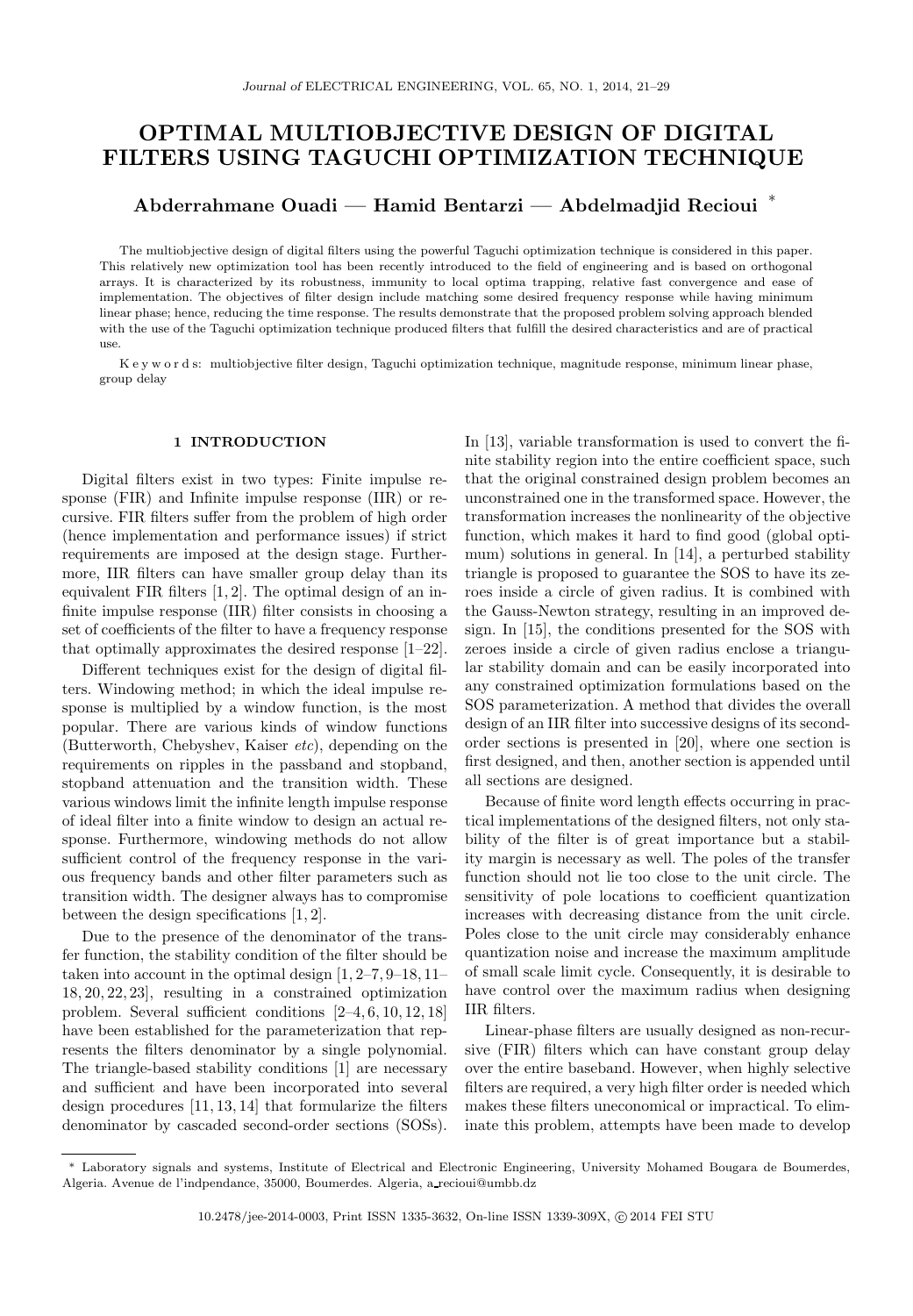methods to design recursive (IIR) filters whose delay characteristics approximate a constant value in the passband. This includes IIR filter design approach that can satisfy both magnitude and phase characteristics simultaneously [24–28]. The design of IIR filters with constant group delay in the passband is also carried out by using allpass structures through evaluation of phase response instead of approximating the group delay directly [29–32]. Some other methods used an indirect approach based on model reduction techniques where a linear-phase FIR filter that meets the required specifications is first designed and then a lower order IIR filter that meets the original amplitude specifications while maintaining a linear-phase response in the passband is obtained [33–35]. Coretlazzo et al [36] have achieved the simultaneous design in both magnitude and group delay of IIR and FIR filters based on multiple criterion optimizations. Lutovac et al [37] have developed a new design method for elliptic IIR filters that provide the implementation of half of the multiplication constants with few shifters and adders. Sullivan et al [38] have proposed the algorithm based on the peakconstrained leastsquares optimality criterion for cascaded IIR filters, which can design a filter that has an equalized group delay without the use of all pass filters, and it can simultaneously meet the frequency response magnitude specifications by using all of the filter coefficients available to optimize the filter. Lang [39] has used least square method for designing IIR filter with prescribed magnitude and phase response . This parameterization of the transfer function has been used for designing IIR filters. Gordana Javanovic [40] has proposed a method for the design of IIR notch filters with desired magnitude characteristic, which can be either maximally flat or equiripple. Xi Zhang [41] have proposed a novel method for designing maximally flat IIR filters with flat group delay responses in the passband.

Under these circumstances, evolutionary and metaheuristic optimization methods find their place. These are referred to as global optimizers while the more familiar, traditional techniques such as conjugate gradient and the quasi-Newtonian methods are classified as local optimizers. The distinction between local and global search of optimization techniques is that the local techniques produce results that are highly dependent on the starting point or initial guess, while the global methods are totally independent of the initial conditions [42]. Though they possess the characteristic of being fast in convergence, local techniques, in particular the quasi-Newtonian techniques have direct dependence on the existence of at least the first derivative. In addition, they place constraints on the solution space such as differentiability and continuity; conditions that are hard or even impossible to satisfy in some situations [42].

Previously, global optimization techniques have been implemented in the design of digital filters. One such approach using neural networks has been described in [43]. Also, use of PSO in the design of frequency sampling finite impulse response (FIR) filter has been described in [44–46]. Differential evolution has been used in the design of digital filters has been implemented in [47–50]. [51, 52] have used Hierarchical Genetic Algorithms to design and optimization of IIR filter structures. Use of Particle Swarm Optimization (PSO) and Genetic Algorithms (GA) in the design of digital filters is described in [53].

In this work, the application of the new optimization technique called Taguchi optimization to the design of digital filters is considered. The purpose is to design a filter that can simultaneously satisfy multiobjective criteria including frequency response and linear phase with the least possible group delay.

#### 2 PROBLEM FORMULATION

Digital filters find their applications in different areas. One area is power system protection where measurement systems involve faulted signals associated with DC decaying signals, harmonic and sub-harmonic components. To eliminate these unwanted components, a digital filter design based on multi-objective optimization technique to satisfy different specifications such as high speed response for a real-time application and frequency domain requirements.

#### 2.1 Digital Filtering Approach

A digital filter based solution is proposed to remove unwanted disturbances using digital filter design techniques. The filter time response must be included in the requirements. The present filtering application imposes different kind of specifications. On one hand, the time domain requirement where both a high speed and accurate system response are needed. On the other hand, the frequency domain requirements (DC, sub-synchronous and harmonic components elimination) which are the magnitude response within small bandwidth including sharp frequency edges as well as an approximately constant group delay in this band are required too. Usually the best optimum value of all the objective functions of this filter design can be obtained for some values of design variables. A compromise or a trade-off between the objective functions must be made to achieve a satisfactory filter design.

The considered recursive digital filter must satisfy three multi-objective functions. These functions are: 1) meet a specified or a desired magnitude response specification; 2) an approximately constant group delay; and 3) a minimum time response or settling time which involves a minimum phase or a group delay. The optimization approach considers the discrete-time transfer function which is formulated on the basis of some desired amplitude response and a stability margin parameter. A norm of the weighted error function is then minimized with respect to the transfer-function coefficients with a prescribed maximum pole radius referred to as stability margin . The stability margin parameter is varied to optimize the filter coefficients which minimizes mainly the magnitude response, satisfies the best approximately constant group delay and the lowest group delay that leads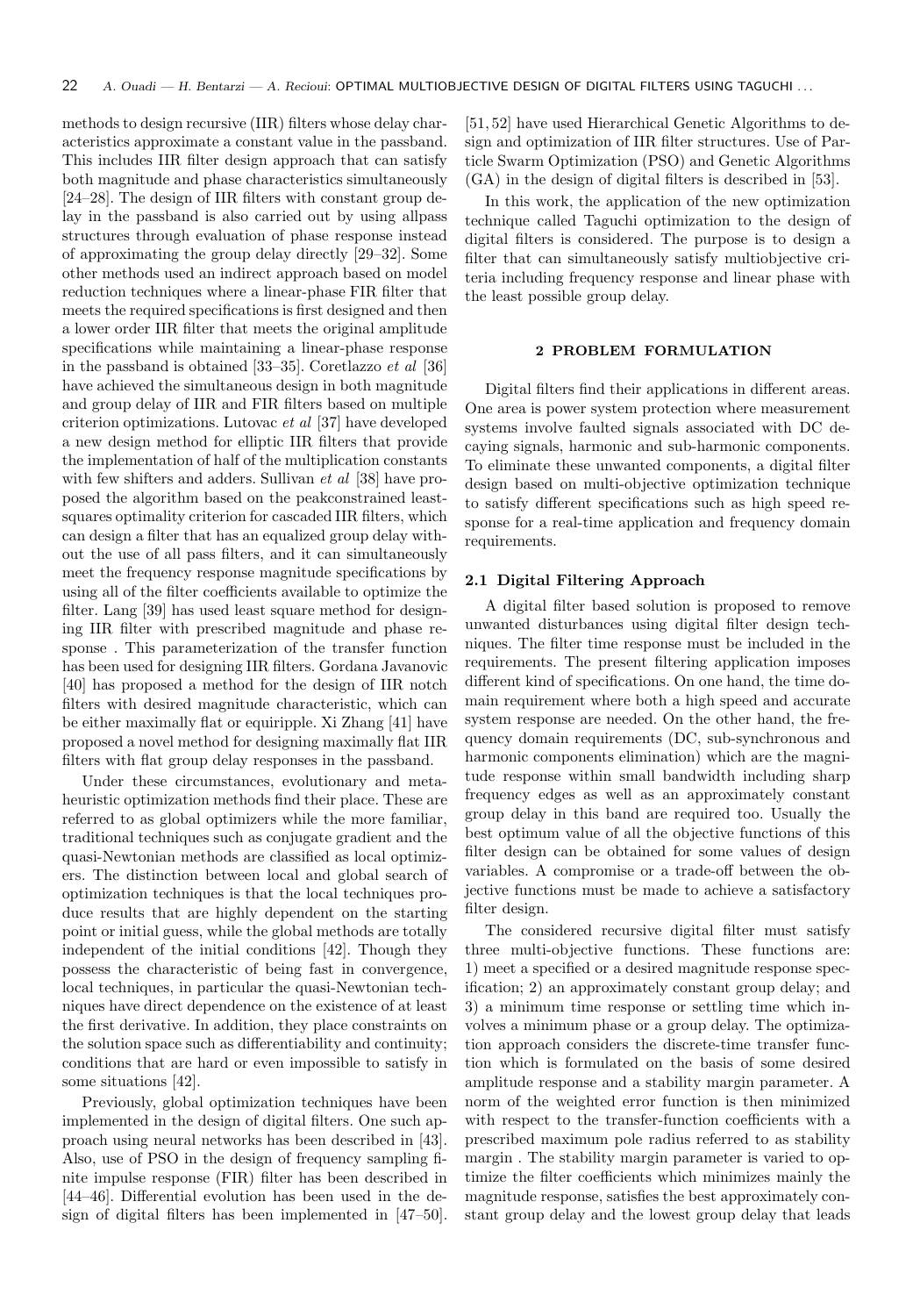

Fig. 1. Stability region and stability margin parameter  $\delta$ 

to minimum settling time or time delay of the system dynamic response

#### 2.2 Filter transfer functions

In the general case an IIR filter can be described by its discrete-time difference equation

$$
y[n] + \sum_{i=1}^{2N-1} c_i y[n-1] = \sum_{j=0}^{2M} d_j x[n-j]
$$
 (1)

where  $x(n)$  and  $y(n)$  are discrete-time input and output signals. Equation (1) can be transformed into the Z-domain and assuming  $c_i$  and  $d_i$  are real coefficients a second order form transfer function can be obtained, having  $2M$  conjugate zeros and  $2N$  conjugate poles; called second order sections (SOS), as

$$
H(z) = H_0 \frac{\prod_{j=1}^{2M} (a_{0j} + a_{1j}z + z^2)}{\prod_{j=1}^{2N} (b_{0j} + b_{1j}z + z^2)}
$$
(2)

where  $a_{ij}$  and  $b_{ij}$  are real coefficients and  $H_0$  is a positive multiplier constant. The polar formulation is also useful and is written as

$$
H(z) = H_0 \frac{\prod_{j=1}^{2M} (z - r_{aj}e^{j\theta_{aj}})(z - r_{aj}e^{-j\theta_{aj}})}{\prod_{j=1}^{2N} (z - r_{bj}e^{j\theta_{bj}})(z - r_{bj}e^{-j\theta_{bj}})}
$$
(3)

where  $r_{aj}$ ,  $\theta_{aj}$  and  $r_{bj}$ ,  $\theta_{bj}$  are the radii and angles of the zeros and poles, respectively.

#### 2.3 Filter stability margin

As poles are moved toward the origin (hence decreasing the pole radius), the system stability margin parameter increases and the system settling time decreases. This action, in fact, brings two required and important properties to the designed system. First, the system time or dynamic response is enhanced as settling time is decreased. Second, the system stability becomes more robust which is a very useful property, particularly in practical implementation. Indeed, the rounding or truncation of the filter coefficients may lead to an unstable implementation if the stability margin is too small. It is therefore desirable to approximate a given response by a transfer function with a prescribed maximum pole radius named stability margin as shown in Fig. 1.

#### 2.4 Magnitude response objective function

The amplitude and the phase responses of a recursive filter is given by

$$
H(z) = |H(e^{j\omega t})|, \quad \varphi(x,\omega) = \arg\big(H(e^{j\omega t})\big) \quad (4)
$$

where  $\omega$  is the frequency and x is a column vector with  $2M + 2N + 1$  components, that is in Cartesian form

$$
x = [a_{01} a_{11} a_{21} b_{01} b_{11} b_{21} \dots b_{2M} H_0]^\top
$$
 (5)

or in polar form

$$
x = \left[\rho_a \ \rho_b \ H_0\right]^\top \tag{6}
$$

where

$$
\rho_a = [r_{a1}, \theta_{a1}, \dots, r_{aM}, \theta_{aM}]^\top \tag{7}
$$

and

$$
\rho_b = [r_{b1}, \, \theta_{b1}, \, \dots, \, r_{bN}, \, \theta_{bM}]^{\top} \,. \tag{8}
$$

The superscript ⊤ denotes the transpose operation. An approximation error can be formulated as the difference between the actual amplitude response  $M(x, \omega)$  and the desired amplitude or magnitude response  $M_d(\omega)$  as

$$
e(x) = M(x, \omega) - M_d(\omega).
$$
 (9)

By sampling the error function  $e(x, \omega_i)$ , the actual and the desired amplitude responses  $M(x, \omega_i)$  and  $M_d(\omega)$  at frequencies  $\omega_1, \omega_2, \ldots, \omega_k$ , the column error vector is

$$
[E(x)] = [e_1(x), e_2(x), \dots, e_k(x)]^{\top}
$$
 (10)

where  $e_i(x) = M(x, \omega_i) - M_d(\omega_i)$  and  $\{\omega_i : i = 1, 2, \dots, k\}$ is a dense set of frequencies which are distributed over in the pass-band and stop-band of the filter. A weighting or penalty error is included to control portions of the actual filter response curve that are most important to the filter response. This involves modifying the error to the form

$$
\bar{e}_i(x) = W(\omega) \big( M(x, \omega_i) - M_d(\omega_i) \big) \tag{11}
$$

where  $W(\omega)$  is a weighting piece wise constant function over all frequency space, which is assigned a positive value greater than one or less than one to increase or decrease the magnitude approximation in a given band.

A recursive filter can be designed by finding a point  $x = \hat{x}$  in (11) such that

$$
\bar{e}_i(x) \approx 0 \text{ for } i = 1, 2, \dots, k. \tag{12}
$$

Such a point can be obtained when solving the optimization problem by minimizing the error function  $\bar{e}_i(x)$ . The design of a recursive filter that approaches a specified response  $M_d(\omega_i)$ , can be performed by minimizing the error objective function in terms of  $L_p$  norm error which is formulated as:

$$
\min_{x} \mu(x) \text{ subject to } r_{aj} \le 1 - \delta \tag{13}
$$

where

$$
\mu(x) = \left\{ \sum_{i=1}^{l} W_i(\omega) |e_i(x)|^p \right\}^{\frac{1}{p}}
$$
(14)

and

$$
e_{\max}(x) = \max_{1 \leq i \leq l} (e_i(x)).
$$

The  $p$  is a positive integer. The Taguchi technique is used to minimize  $\mu(x)$  for increasing values of p.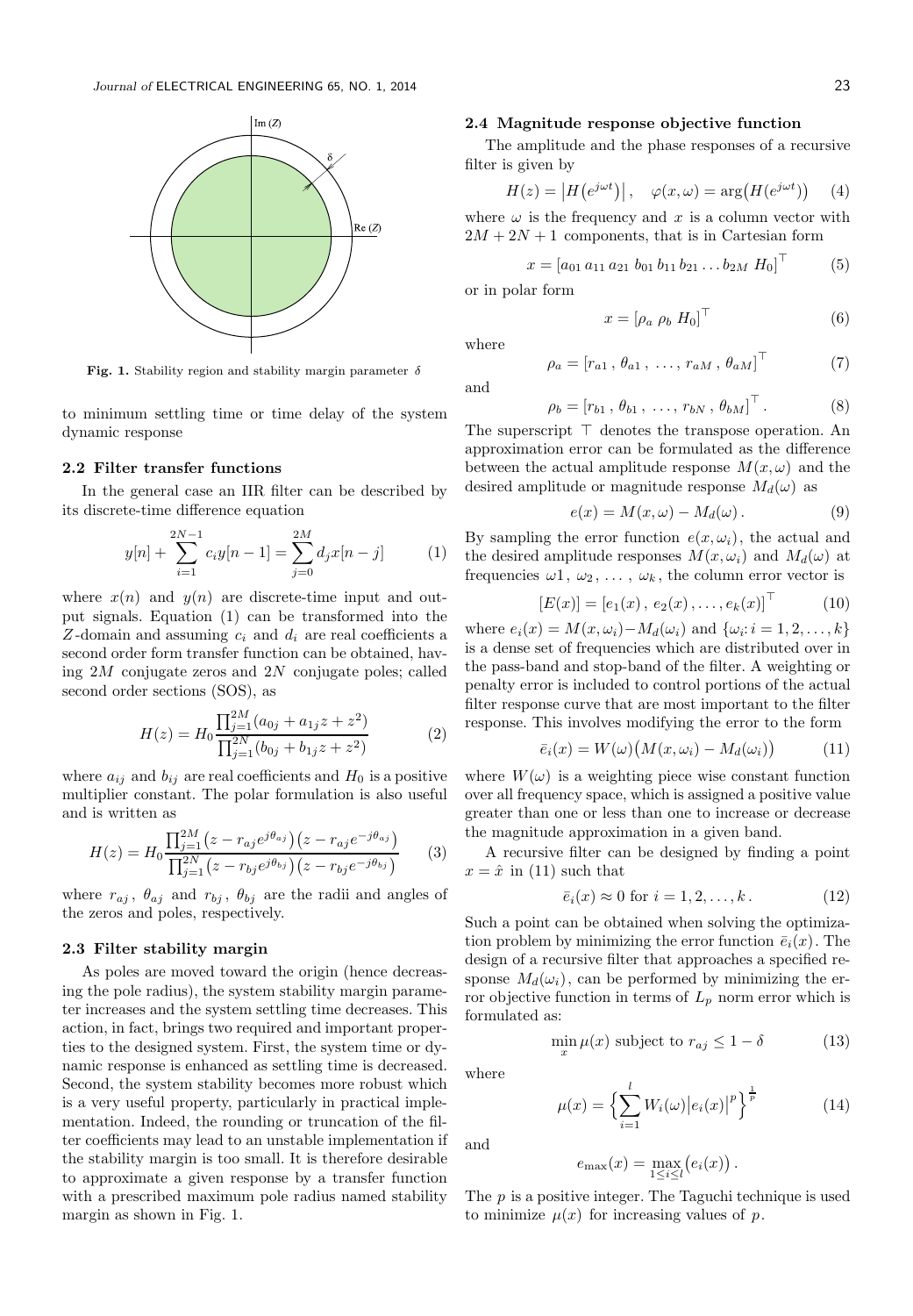### 2.5 Group-delay objective function

The group delay is derived from the phase relation, as given in equation (4), and is defined as

$$
\tau(x,\omega) = \frac{\mathrm{d}\phi(x,\omega)}{\mathrm{d}\omega} \tag{15}
$$

where  $\phi(x,\omega)$  is the phase response of the filter,

$$
\phi(x,\omega)\arg\big(H(e^{j\omega T})\big)\,.
$$
 (16)

The group delay for a synthesized recursive filter is desired to be unchanged in the considered region one hand, in the other hand a minimum group delay is another required property needed in certain applications. in the present design, a constant group delay property is considered which is defined as

$$
\tau(x,\omega_i) = \tau_c \quad \text{for } \omega_i \in \omega_p \tag{17}
$$

where  $\tau_c$  is constant, and  $\omega_p$  is the passband region of the filter. In the present application,  $\tau_c$  is an unknown but can be considered as the mean value over the passband region, which can be determined as

$$
\tau_{c,m} = \frac{1}{n_k} \sum_{i=1}^{n_k} \tau(\overline{x}_m, \omega_i) \text{ for } \omega_i \in \omega_p \tag{18}
$$

where  $\bar{x}_m$  is the optimal filter coefficient determined by minimizing the magnitude objective function for an m-th stability margin parameter.

The stability margin parameter is varied for discrete values, from which an optimal constant group delay is determined by minimizing the following objective error function

$$
\min_{m} E_{\tau}(m) = \frac{1}{\tau_{c,m}} \sum_{i=1}^{n_k} \left( \tau(\overline{x}_m, \omega_i) - \tau_{c,m} \right) \text{ for } \omega_i \in \omega_p.
$$
\n(19)

The multi-objective optimization problem is solved by discretizing the stability margin  $\delta_m$  parameter, the magnitude optimization algorithm is used to generate the corresponding filter coefficients, in which basis the group delay is synthesized where a feasible and optimal solution can be obtained by minimizing the objective function (19). The final multiobjective design is obtained by minimizing the sum combination of the errors in equations (14) and (19).

## 3 THE TAGUCHI OPTIMIZATION TECHNIQUE

Compared with traditional optimization techniques, Taguchis optimization method is easy to implement and very efficient in reaching optimum solutions. Taguchis optimization method is developed based on the orthogonal array (OA) concept, which offers a systematic and efficient way to select design parameters. In addition, it reduces the number of tests required in the optimization process compared to GA or PSO [54, 55].

Taguchis method was developed based on the concept of the orthogonal array (OA), which can effectively reduce the number of tests required in a design process [54, 55]. It provides an efficient way to choose the design parameters in an optimization procedure.

Before presenting the Taguchi procedure, it is worth understanding what OAs are and how are they generated [54, 55]. Let  $S$  be a set of s symbols or levels (the simplest symbols are integers  $1, 2, 3, \ldots$ ). A matrix A of N rows and  $k$  columns with entries from  $S$  is said to be an OA with s levels and strength  $t (0 < t < k)$  if in every  $N \times t$ subarray of  $A$ , each  $t$ -tuple based on  $S$  appears exactly the same times as a row. The notation  $OA(N, k, s, t)$  is used to represent an OA.

#### 3.1 Initialization procedure

The optimization procedure starts with the problem initialization, which includes the selection of a proper OA and the design of a suitable fitness function. The selection of an  $OA(N, k, s, t)$  mainly depends on the number of optimization parameters. In general, to characterize the nonlinear effect, three levels  $(s = 3)$  are found sufficient for each input parameter. Usually, an OA with a strength of 2  $(t = 2)$  is efficient for most problems because it results in a small number of rows in the array [54, 55].

#### 3.2 Design of input parameters

The input parameters need to be selected to conduct the experiments. When the OA is used, the corresponding numerical values for the three levels of each input parameter should be determined.

In the first iteration, the value for level 2 is selected at the center of the optimization range. Values of levels 1 and 3 are calculated by subtracting/adding the value of level 2 with a variable called level difference (LD). The level difference in the first iteration (LD1) is determined by

$$
LD_1 = \frac{\text{Max} - \text{Min}}{\text{Number of levels} + 1}
$$
 (20)

where *Max* is the upper bound of the optimization range and Min is the lower bound of the optimization range.

#### 3.3 Conduct Experiments and Build a Response Table

After determining the input parameters, the fitness function for each experiment can be calculated. These results are then used to build a response table for the first iteration by averaging the fitness values for each parameter n and each level  $m$  using the following equation

$$
F_{av} = \frac{s}{N} \sum_{i, OA(i,n) = m} f_i.
$$
 (21)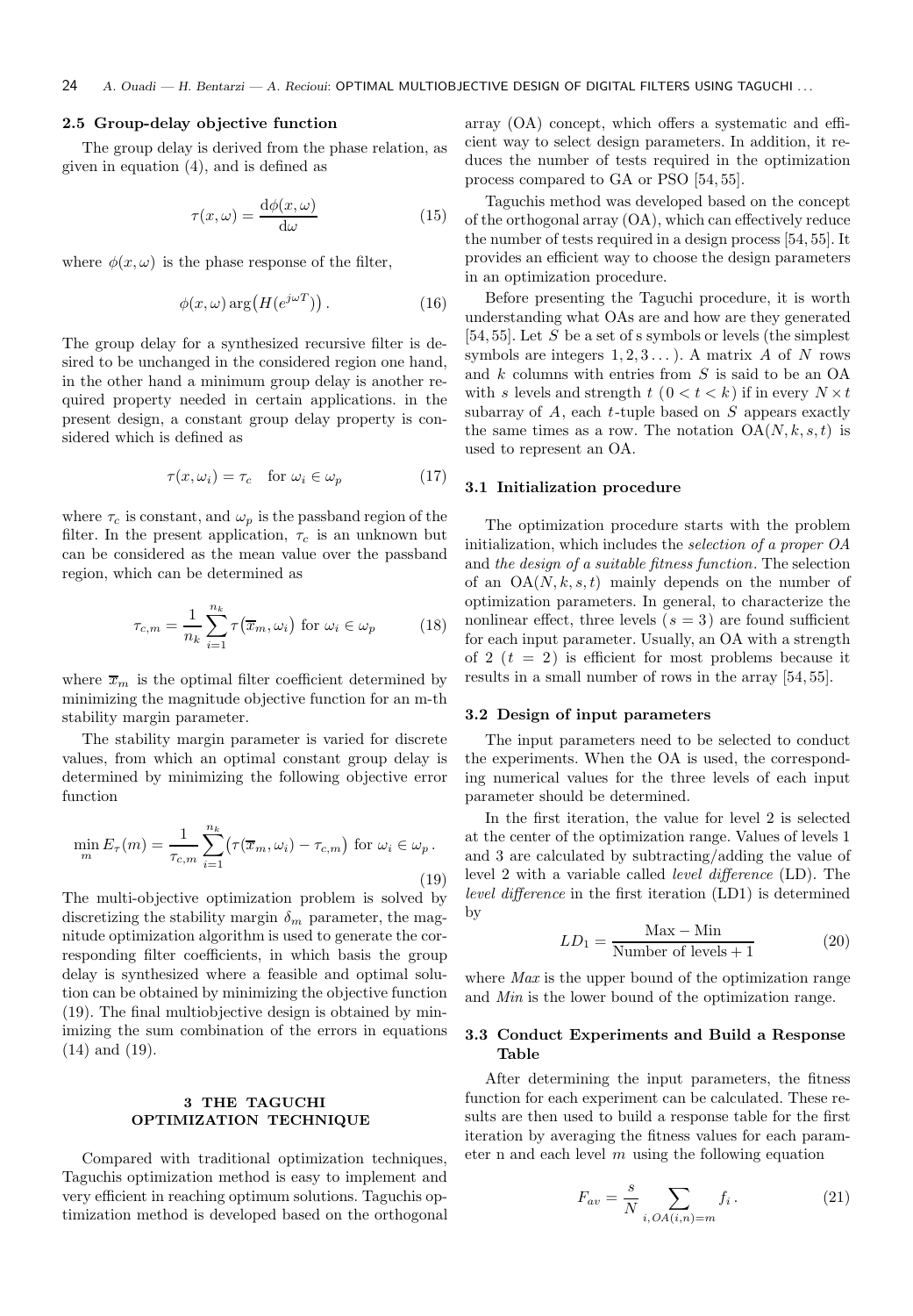

Fig. 2. Magnitude filter response (SOOF)

As an example, consider that parameter  $x$  in an  $N$  dimensional problem has levels 1, 2 and 3 as described earlier. With  $s = 2$  the fitness values are evaluated based on equation (7) for each level and hence a response table is constructed for each parameter that can be used to choose which level produces the best fitness value (minimum value).

## 3.4 Identify Optimal Level Values and Conduct Confirmation Experiment

Finding the largest fitness value ratio in each column can identify the optimal level for that parameter. When the optimal levels are identified, a confirmation experiment is performed using the combination of the optimal levels identified in the response table. This confirmation test is not repetitious because the OA-based experiment is a fractional factorial experiment, and the optimal combination may not be included in the experiment table. The fitness value obtained from the optimal combination is regarded as the fitness value of the current iteration.

#### 3.5 Reduce the Optimization Range

If the results of the current iteration do not meet the termination criteria, the process is repeated in the next iteration. The optimal level values of the current iteration are used as central values (values of level 2) for the next iteration. To reduce the optimization range for a converged result, the  $LD_i$  is multiplied with a reduced rate  $(rr)$  to obtain  $LD_{i+1}$  for the  $(i + 1)$ <sup>th</sup> iteration

$$
LD_{i+1} = rr \times LD_i = RR(i) \times LD_i \tag{22}
$$

where  $RR(i)$  is called *reduced function*. When a constant rr is used,  $RR(i) = rr^{i}$ . The value of  $rr$  can be set between 0.5 and 1 depending on the problem. The larger  $rr$  is, the slower the convergence rate.

If  $LD_i$  is a large value, and the central level value is located near the upper bound or lower bound of the optimization range, the corresponding value of level 1 or 3 may reside outside the optimization range. Therefore, a

process of checking the level values is necessary to guarantee that all level values are located within the optimization range. A simple way is to use the boundary values directly.

#### 3.6 Check the Termination Criteria

When the number of iterations is large, the level difference of each element becomes small from equation (22). Hence, the level values are close to each other and the fitness value of the next iteration is close to the fitness value of the current iteration. The following equation may be used as a termination criterion for the optimization procedure

$$
\frac{\text{LD}_i}{\text{LD}_1} < \text{converged value.} \tag{23}
$$

Usually, the converged value can be set between 0.001 and 0.01 depending on the problem. The iterative optimization process will be terminated if the design goal is achieved or if equation (23) is satisfied.

#### 4 RESULTS AND DISCUSSIONS

The digital filter to be optimized is to be used to eliminate harmonics and sub-harmonics in a power network with a fundamental frequency of 50 Hz. The filter is a bandpass type and is desired to satisfy the magnitude response to ideally pass only frequencies confined in the interval {45 Hz, 55 Hz} while rejecting all other frequency content. The sampling frequency is taken to be 1800 Hz. The filter is of order 10 and is hence composed of 5 cascaded SOSs. At start up, the filter is optimized to match the magnitude response specifications only. Next, more constraints are added to the optimization process including minimum and linear phase and constant group delay to enhance the designed filter performance.

#### 4.1 Single objective design

The purpose of this part is to design a filter which only satisfies the magnitude response described earlier without considering any other performance criteria. The filter is designated single objective optimized filter (SOOF) hereafter. Figure 2 shows both the desired and the optimized magnitude response of the digital filter. It can be noted that the filter has good performance in the sense that it fulfils the requirements of magnitude response. Indeed, the filter response falls exactly within the desired response and it attenuates all other frequencies as the overall Sidelobe level is lower than 16 dB.

However, the optimized filter is not of practical use as it suffers from drawbacks in the dynamic properties. First, as shown in Fig. 3, the time delay is in the order of 100 ms which is not suitable in the present applications as the requirements specify that the time delay should not exceed one cycle (20 ms). In addition, the group delay is not constant as shown in Fig. 4. Furthermore, the phase delay is nonlinear as shown in Fig. 5 and accordingly a non constant group delay. As a result, it is necessary to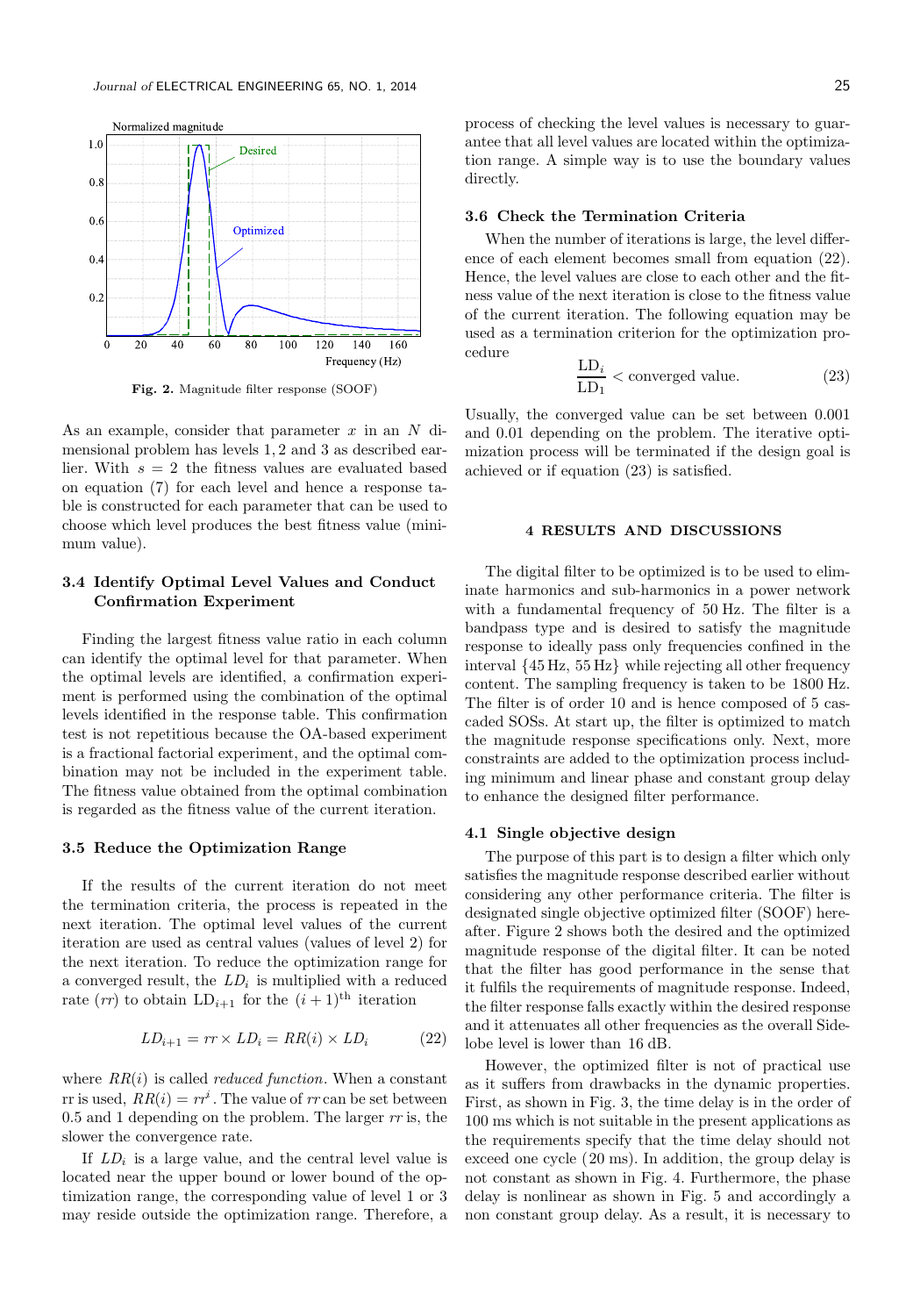

Fig. 3. Step response of the filter and time delay (about 100 ms) (SOOF)



Fig. 5. Phase response of filter with non linear phase or non constant group delay (SOOF)



Fig. 4. Group delay response of single objective optimized filter (SOOF)



Fig. 6. Magnitude filter response (MOOF)

| $\operatorname{Section}$ | Numerator |  | Denominator |                                                                                              |  | Gain |
|--------------------------|-----------|--|-------------|----------------------------------------------------------------------------------------------|--|------|
|                          |           |  |             | $\mid 1 \mid -1.9520345 \mid 0.9999998 \mid 1 \mid -1.8473812 \mid 0.8836000 \mid 0.0008977$ |  |      |

 $\begin{array}{c|c|c|c|c|c|c|c|c} 2 & 1 & -1.99999996 & 0.9999998 & 1 & -1.9999996 & 0.9999998 & 1 & -1.8473812 & 0.8836000 & & 1 \end{array}$ 3 1 −1.9999996 0.9999998 1 −1.8473812 0.8836000 1  $\begin{array}{|c|c|c|c|c|}\n 4 & 1 & -1.8851095 & 0.9999998 & 1 & -1.8473812 & 0.8836000 \\
5 & 1 & 1.9999998 & 0.9999998 & 1 & -1.8473812 & 0.8836000\n \end{array}$ 

Table 1. Single-Objective Optimized Filter (SOOF) SOS coefficients and gains

1 | 1.9999998 | 0.9999998 | 1 | −1.8473812 | 0.8836000 | 1

Table 2. Multi-Objective Optimized Filter (MOOF) SOS coefficients and gains

| Section | Numerator |              |              | Denominator |                                      |                       | 0Gain |
|---------|-----------|--------------|--------------|-------------|--------------------------------------|-----------------------|-------|
|         |           | $-1.8293383$ | 0.9999998    |             | $-1.0914383$   0.3540250   0.0124999 |                       |       |
| 2       |           | $-1.4247566$ | 0.9999998    |             | $-1.0914383$   0.3540250             |                       |       |
| 3       |           | $-1.1469437$ | 0.9999998    |             | $-1.1899988$   0.3540250             |                       |       |
|         |           | 0.2279814    | 0.9999998    |             | $-1.0914383$   0.3540250             |                       |       |
| 5       |           | $-0.4675396$ | $-0.5324602$ |             |                                      | 1.1137364   0.3540250 |       |

include all the preceding performance criteria into the design process and hence, the problem becomes a multiobjective optimization task. The results are summarized in Table 1 where are presented the filter SOS coefficients and SOS gains.

## 4.2 Multiobjective filter design

The inclusion of the constant and minimum group delay in the optimization task besides magnitude response criterion produced a filter which satisfies almost all requirements. The filter compromises between these criteria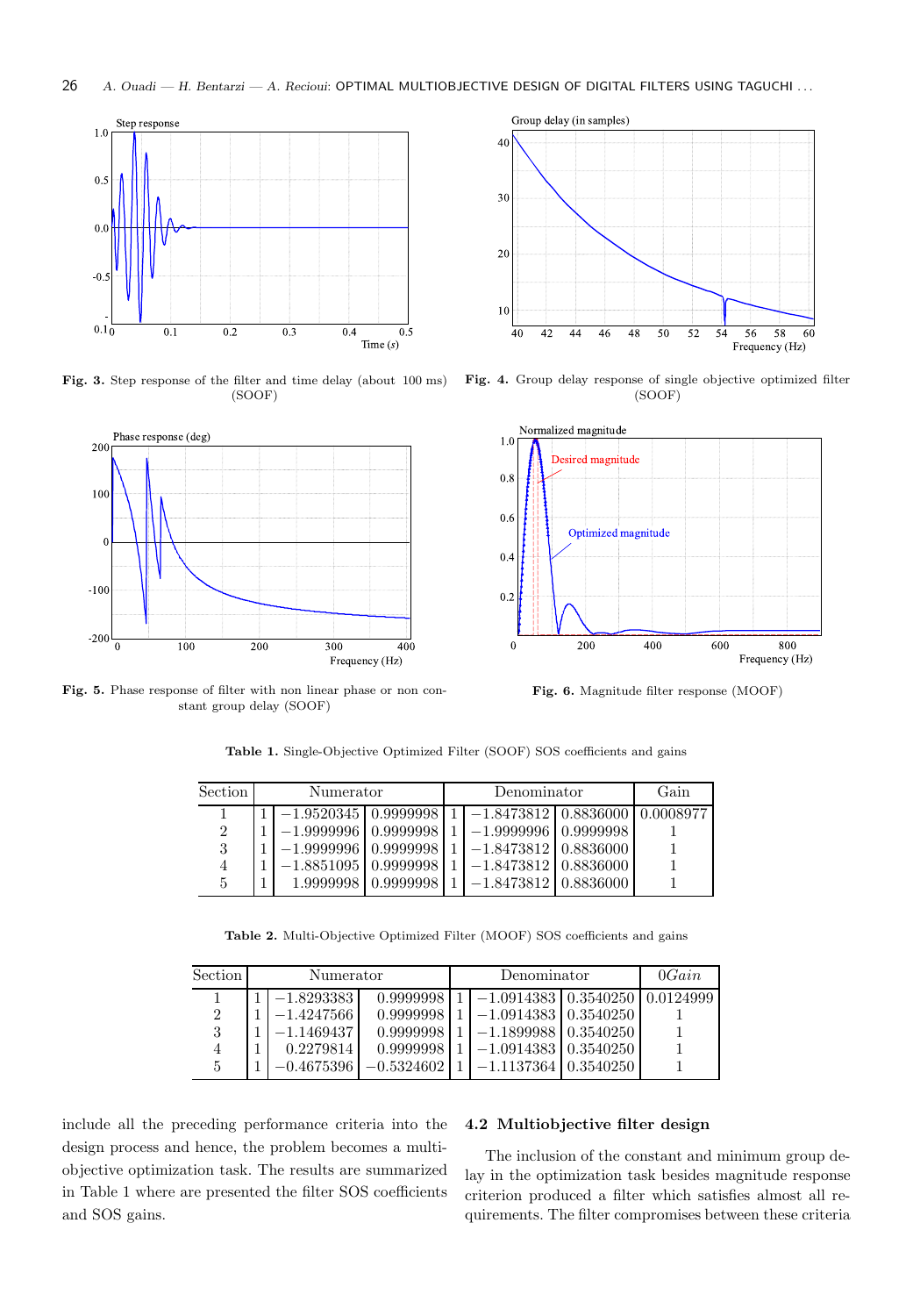Journal of ELECTRICAL ENGINEERING 65, NO. 1, 2014 27





Fig. 9. Optimized filter step response and time delay ( 14.9 ms) **MOOF** 

to produce the best possible trade-off. The filter is thereafter labeled multiobjective optimized filter (MOOF). The magnitude response of the MOOF is shown in Fig. 6. The filter does not show good performance in terms of this characteristic compared to the SOOF. Indeed, the SOOF bandwidth is better than the MOOF which makes it having better selectivity.

Yet, the MOOF performs better in terms of the other criteria. In terms of phase and group responses, Figures 7 and 8 illustrate the phase and group delay responses. The filter is characterized by a linear phase with an almost



Fig. 7. Optimized filter phase response MOOF Fig. 8. Group delay response of optimized filter MOOF

constant group delay in the passband. Furthermore, the group delay is minimum producing a small time response as shown in Fig. 9. Indeed, the time delay of the MOOF is about 14.9 ms which conforms to the desired requirements. This is due to the fact that the stability margin or equivalently the pole radii have been taken into account in the optimization process and these latter have been lowered to a value of 0.595 instead of being closer to unity. Table 2 summarizes the SOS coefficients and gains of the MOOF.

To better assess the performance of the filter (MOOF), two tests have been performed. In the first, a step sinusoidal signal of 50 Hz is input to the filter and Fig. 10 shows both filter input and output waveforms. It is seen that the filter output matches exactly the input except for a phase shift and a time delay of less than one cycle. Hence, this filter proves to be practical for high speed measurement systems where the system accuracy is of great importance. In the second test, the previous step sinusoidal signal is corrupted with a DC offset, harmonic and subharmonic components. The subharmonic component is set to 25 Hz and the harmonics to 100, 150 and 200 Hz. Both input and output signals are shown in Fig. 11. As it is clearly seen, the filter succeeded in eliminating the DC and harmonic components and mitigating the subharmonic component in a fast manner witnessed by the short time to start the filtering operation.



Fig. 10. Test signal: step of sinusoidal signal input and filter output response



Fig. 11. Second test signal by considering a step sinusoidal signal mixed with harmonic and subharmonic components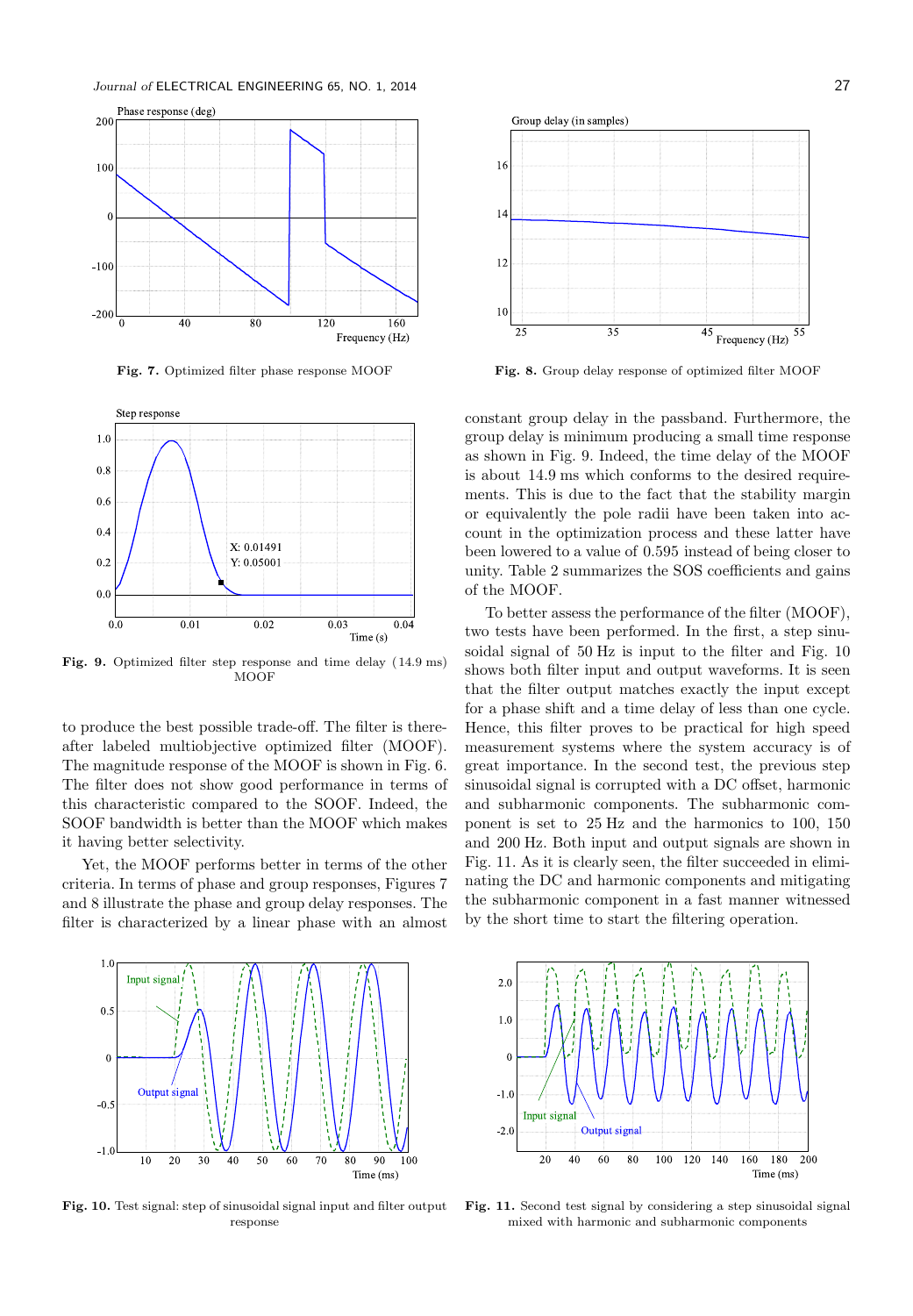#### 5 CONCLUSION

The application of the Taguchi optimization method to design a multiobjective filter digital has been considered in this paper. The objectives of the filter design were to match a desired magnitude response while having a minimum and linear phase. At start up, only magnitude response has been considered in the optimization task. The resulting filter was good in terms of this characteristic while it showed awful dynamic and phase performance. Next, the dynamic properties were included in the optimization algorithm to solve a multiobjective task. The Taguchi optimization method has succeeded in attaining the optimal design in terms of the previous requirements by achieving a compromise between them. The optimized filter has been tested and it showed good performance with required practical characteristics.

#### **REFERENCES**

- [1] ANTONIOU, A.: Digital Filters: Analysis and Design, 2nd ed., McGraw Hill, New York, 1993.
- [2] ANTONIOU, A.: Digital Signal Processing: Signals, Systems and Filters, McGraw Hill, 2006.
- [3] DUMITRESCU, B.—NIEMISTO, R.: Multistage IIR Filter Design using Convex Stability Domains Defined by Positive Realness, IEEE Trans. Signal Process 52 No. 4 (2004), 962–974.
- [4] HO, C. Y.-F.—LING, B. W.-K.—CHI, Z.-W.—SHIKH-BA-HAEI, M.—LIU, Y.-Q.—TEO, K.-L. : Design of Near-Allpass Strictly Stable Minimal-Phase Real Valued Rational IIR Filters, IEEE Trans. Circuits Syst. II, Exp. Briefs 55 No. 8 (2008), 781–785.
- [5] JIANG, A.—KWAN, H. K. : IIR Digital Filter Design with New Stability Constraint based on Argument Principle, IEEE Trans. Circuits Syst. I, Reg. Papers 56 No. 3 (2009), 583–593.
- [6] JIANG, A.-KWAN, H. K.: Minimax Design of IIR Digital Filters using Iterative SOCP, IEEE Trans. Circuits Syst. I, Reg. Papers 57 No. 6 (2010), 1326–1337.
- [7] JIANG, A.-KWAN, H. K.: Minimax Design of IIR Digital Filters using SDP Relaxation Techniques, IEEE Trans. Circuits Syst. I, Reg. Papers 57 No. 2 (2010), 378-390.
- [8] LAI, X. P.: Optimal Design of Nonlinear-Phase FIR Filters with Prescribed Phase Error, IEEE Trans. Signal Process 57 No. 9 (2009), 3399-3410.
- [9] LAI, X. P.—LIN, Z. P. : Minimax Design of IIR Digital Filters using a Sequential Constrained Least-Squares Method, IEEE Trans. Signal Process. 58 (2010), 3901-3906.
- [10] LANG, M. C.: Least-Squares Design of IIR Filters with Prescribed Magnitude and Phase Responses and a Pole Radius Constraint, IEEE Trans. Signal Process 48 No. 11 (2000), 3109-3121.
- [11] LU, W. S.: An Argument-Principle based Stability Criterion and Application to the Design of IIR Digital Filtersinbook Proc. IEEE Int. Symp. Circuits Syst., Island of Kos, Greece.
- [12] LU, W. S.: Design of Stable Minimax IIR Digital Filters using Semidefinite Programming, Proc. IEEE Int. Symp. Circuits Syst., vol. 1, Geneva, Switzerland, 2000, pp. 355-358.
- [13] LU, W. S.: Design of Recursive Digital Filters with Prescribed Stability Margin: A Parameterization Approach, IEEE Trans. Circuits Syst. II, Analog Digit. Signal Process 45 No. 9 (1998), 1289-1298.
- [14] LU, W. S.-HINAMOTO, T.: Optimal Design of IIR Digital [34] Filters with Robust Stability using Conic Quadratic Programming Updates, IEEE Trans. Signal Process. 51 No. 6 (2003), 1581-1592.
- [15] LANG, M. C.: Constrained Design of Digital Filters with Arbitrary Magnitude and Phase Responses, PhD Dissertation, Vienna Univ. Technol., Vienna, Austria, 1999.
- [16] LU, W. S.—PEI, S. C.—TSENG, C. C. : A Weighted Least-Squares Method for the Design of Stable 1-D and 2-D IIR Digital Filters, IEEE Trans. Signal Process. 46 No. 1 (1998), 1-10.
- [17] OMOIFO, O. I.-HINAMOTO, T.: Optimal Design of Stable Recursive Digital Filters using Unconstrained Optimization Methods, Proc. Int. Midwest Symp. Circuits Syst., Hiroshima, Japan 2, II-49II-52, 2004.
- [18] PAN, S. T.: Design of Robust D-Stable IIR Filters using Genetic Algorithms with Embedded Stability Criterion, IEEE Trans. Signal Process. 57 No. 8 (2009), 3008-3016.
- [19] QUELHAS, M. F.—PETRAGLIA, A.: Digital Filter Design Optimization using Partial Cost Functions, Proc. IEEE Int. Symp. Circuits Syst., Taipei, Taiwan, 2009, pp. 285-288.
- [20] SAAB, S.-LU, W. S.--ANTONIOU, A.: Design and Implementation of Lowpower IIR Digital Filter Systems, Proc. IEEE Int. Symp. Circuits Syst., Orlando, FL3, 1999, pp. 391-394.
- [21] SANATHANAN, C. K.-KOERNER, J.: Transfer Function Synthesis as a Ratio of Two Complex Polynomials, IEEE Trans. Autom. Control AC-8 No. 1 (1963), 56-58.
- [22] TSENG, C. C. : Design of Stable IIR Digital Filter based on Least P-Power Error Criterion, IEEE Trans. Circuits Syst. I, Reg. Papers 51 No. 9 (2004), 1879-1888.
- [23] TSENG, C. C.—LEE, S. L.: Minimax Design of Stable IIR Digital Filter with Prescribed Magnitude and Phase Responses, IEEE Trans. Circuits Syst. I, Fundam. Theory Appl. 49 No. 4 (2002), 547-551.
- [24] INUKAI, T.: A Unified Approach to Optimal Recursive Digital Filter Design, IEEE Trans. on Circuits and Systems CAS-27 No. 7 (1980), 646–649.
- [25] CORTELAZZO, G. LIGHTNER, M. R. : Simultaneous Design in Both Magnitude and Group-Delay of IIR and FIR Filters based on Multiple Criterion Optimization, IEEE Trans. on Circuits and Systems 32 No. 5 (1984), 949–967.
- [26] SULLIVAN, J. L.-ADAMS, J. W.: PCLS IIR Filters with Simultaneous Frequency Response Magnitude and Phase Related Specifications, Conference Record of the Thirty-First Asilomar; Conference on Signals, Systems and Computers1, Pacific Grove, California, 1997, pp. 705–709.
- [27] LANG, M. C.: Least-Squares Design IIR Filters with Prescribed Magnitude and Phase Response and a Pole Radius Constraint, IEEE Trans. Signal Processing 48 No. 11 (2000), 3109–3121.
- [28] LERTNIPHONPHUN, W.-McCLELLAN, J. H.: Unified Design Algorithm for Complex FIR and IIR Filters, Proceedings of the IEEE International Conference on Accoustics, Speech and Signal Processing, vol. 6, Salt Lake City, Utah, 2001, pp. 3801–3804.
- [29] ZHANG, X.-IWAKURA, H.: Design of IIR Digital Allpass Filters based on Eigenvalue Problemjour IEEE Trans. on Acoustics, Speech, and Signal Processing.
- [30] LANG, M.-LAAKSO, T. I.: Simple and Robust Method for the Design of Allpass Filters using Least-Squares Phase Error Criterion, IEEE Tarns. on Circuits and Systems II 41 No. 1 (1994), 40–48.
- [31] IKEHARA, M.-FUNAISHI, M.-KURODA, H.: Design of Complex All-Pass Networks using Remez Algorithm, IEEE Tarns. on Circuits and Systems II 39 No. 8 (1992), 549–556.
- [32] JING, Z.: A New Method for Digital Allpass Filter Design, IEEE Trans. on.
- [33] SREERAM, V.—AGATHOKLIS, P.: Design of Linear-Phase IIR Filters via Impulse- Response Gramians, IEEE Trans. on Signal Processing 40 No. 2 (1992), 389–394.
- PENG, S. C.—CHEN, B. S.—CHIOU, B. W. : Simultaneous Design in Both Magnitude and Group-Delay of IIR and FIR Filters based on Multiple Criterion Optimization, IEE Proceedings G 139 No. 5 (1992), 586–590.